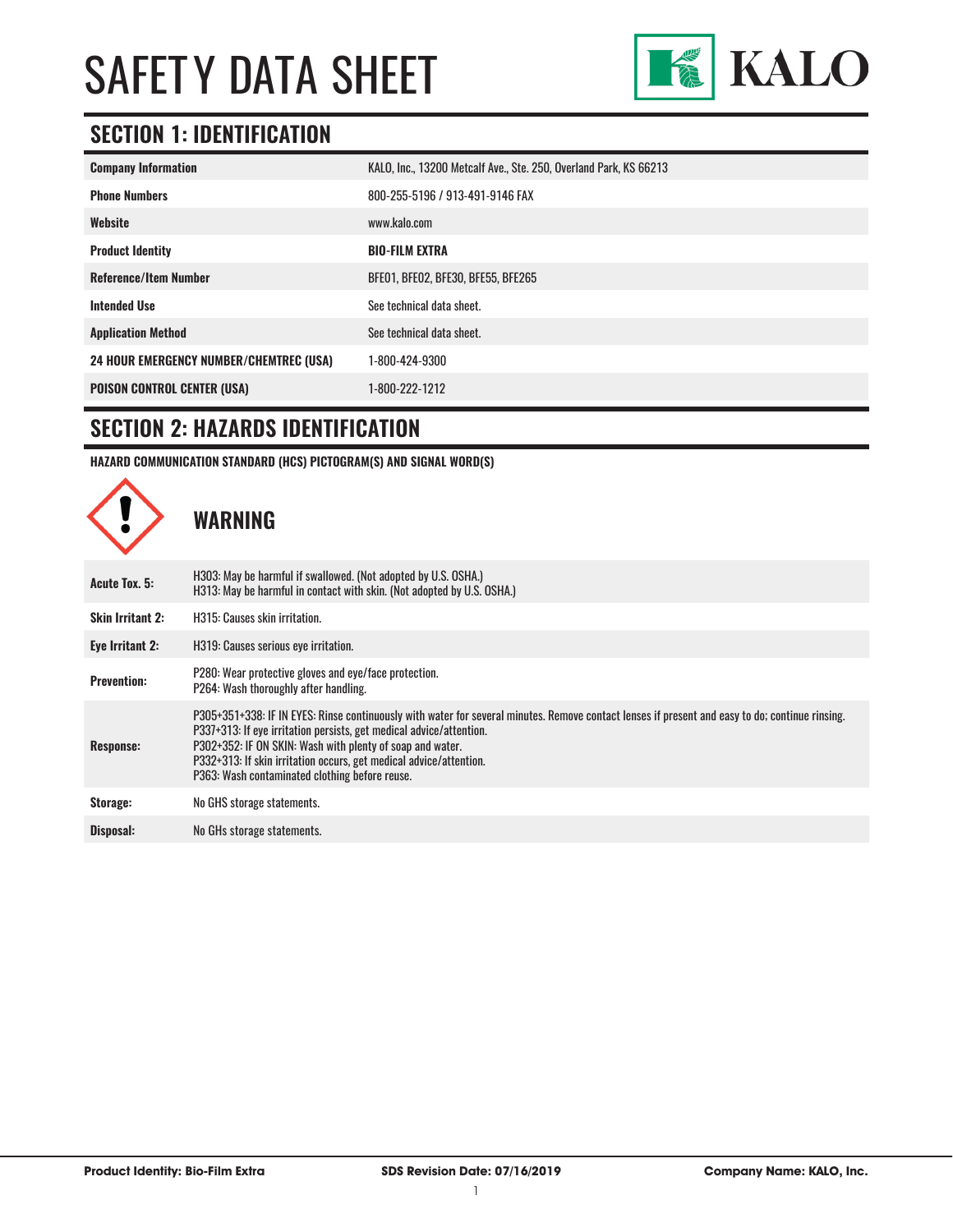

#### **SECTION 3: COMPOSITION/INFORMATION ON INGREDIENTS**

**This product is labeled with the following GHS classifications, as it contains substances that present a hazard within the meaning of the relevant State and Federal Hazardous Substances regulations. This product is a proprietary blend and the ingredients and mixture percentages are being withheld as confidential business information.**

| <b>Ingredient/Chemical Designations:</b> | <b>Proprietary Surfactant</b>                                   |
|------------------------------------------|-----------------------------------------------------------------|
| <b>CAS No.:</b>                          | Proprietary                                                     |
| Weight %:                                | $20 - 50%$                                                      |
| Notes:                                   | [1] Substance classified with a health or environmental hazard. |
| <b>Ingredient/Chemical Designations:</b> | <b>Proprietary Solvent</b>                                      |
| <b>CAS No.:</b>                          | Proprietary                                                     |
| Weight %:                                | $1.0\% - 10\%$                                                  |
| Notes:                                   | [1] Substance classified with a health or environmental hazard. |
|                                          |                                                                 |
| <b>Ingredient/Chemical Designations:</b> | <b>Proprietary Solvent</b>                                      |
| <b>CAS No.:</b>                          | Proprietary                                                     |
| Weight %:                                | $1.0\% - 10\%$                                                  |
| Notes:                                   | [1] Substance classified with a health or environmental hazard. |
| <b>Ingredient/Chemical Designations:</b> | <b>Proprietary Solvent</b>                                      |
| <b>CAS No.:</b>                          | Proprietary                                                     |
| Weight %:                                | $1.0\% - 10\%$                                                  |

#### **SECTION 4: FIRST AID MEASURES**

|                    | [DESCRIPTIONS]                                                                                                                                                                                                                          |
|--------------------|-----------------------------------------------------------------------------------------------------------------------------------------------------------------------------------------------------------------------------------------|
| General:           | In all cases of doubt, or when symptoms persist, seek medical attention. Never give anything by mouth to an unconscious person.                                                                                                         |
| <b>Inhalation:</b> | Remove to fresh air. Keep patient warm and at rest. If breathing is irregular or stopped, give artificial respiration. If unconscious, place in the recovery<br>position and obtain immediate medical attention. Give nothing by mouth. |
| Eyes:              | Irrigate copiously with clean fresh water for at least 10 minutes, holding the eyelids apart and seek medical attention.                                                                                                                |
| <b>Skin:</b>       | Remove contaminated clothing. Wash skin thoroughly with soap and water or use a recognized skin cleanser. Do NOT use solvents or thinners.                                                                                              |
| Ingestion:         | If accidentally swallowed, obtain immediate medical attention. Keep at rest, Do NOT induce vomiting.                                                                                                                                    |
|                    | [MOST IMPORTANT SYMPTOMS AND EFFECTS, BOTH ACUTE AND DELAYED]                                                                                                                                                                           |
| Overview:          | No adverse symptoms or effects anticipated under normal handling conditions. See Section 2 for further details.                                                                                                                         |
| Eyes:              | Causes serious eye irritation.                                                                                                                                                                                                          |
| Skin:              | May be harmful in contact with skin. (Not adopted by U.S. OSHA.) Causes skin irritation.                                                                                                                                                |
| Ingestion:         | May be harmful if swallowed. (Not adopted by U.S. OSHA.)                                                                                                                                                                                |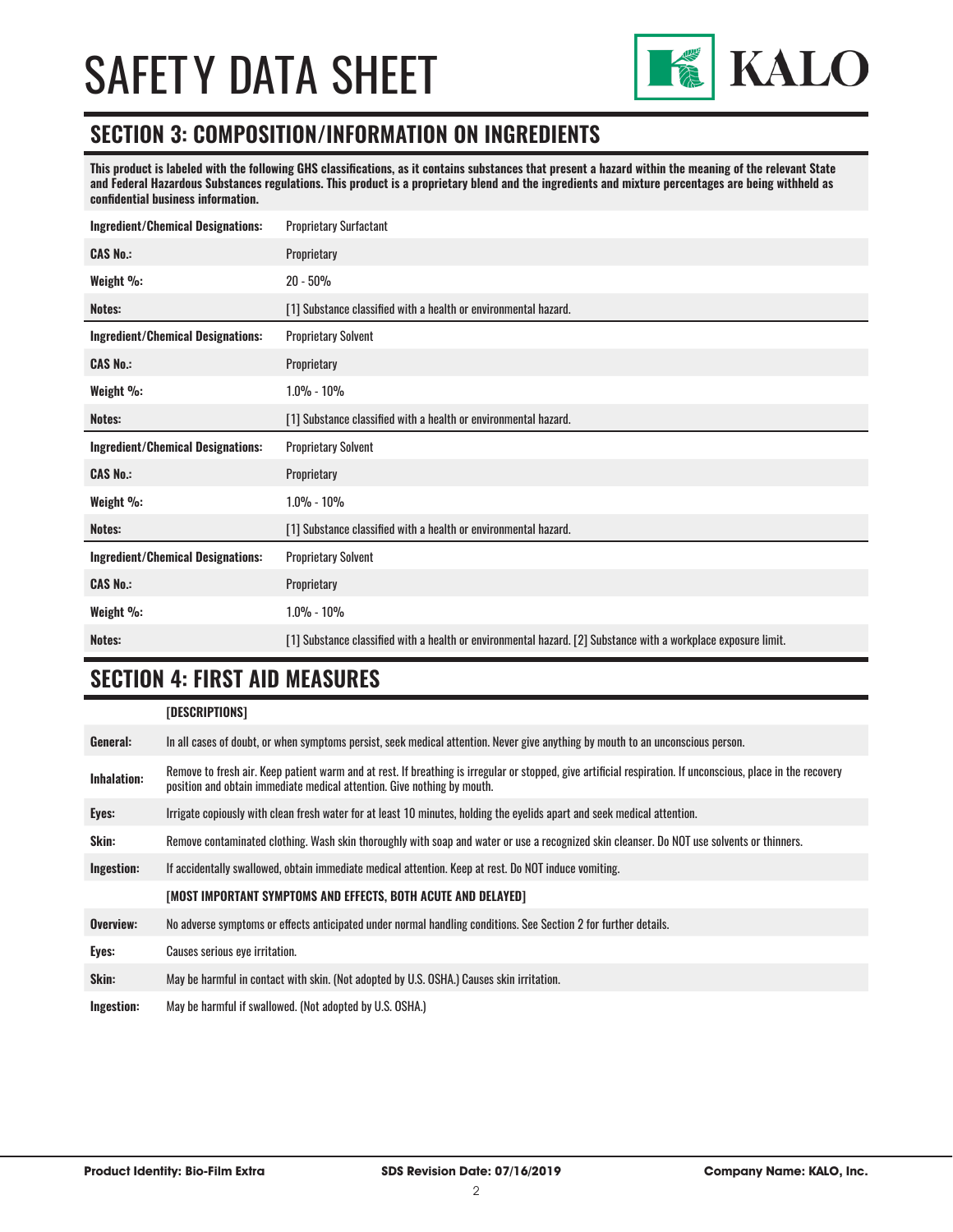

### **SECTION 5: FIREFIGHTING MEASURES**

| <b>Extinguishing Media:</b>     | Recommended extinguishing media: alcohol resistant foam, CO <sup>2</sup> , powder, water spray. Do not use water jet.                                                                                                                                                                                                                                  |
|---------------------------------|--------------------------------------------------------------------------------------------------------------------------------------------------------------------------------------------------------------------------------------------------------------------------------------------------------------------------------------------------------|
| <b>Special Hazards:</b>         | Combustion may yield smoke, carbon monoxide, and other products of incomplete combustion. Oxides of sulfur, nitrogen or phosphorus may<br>also be formed. Avoid breathing dust, fumes, vapors, sprays.                                                                                                                                                 |
| <b>Advice For Firefighters:</b> | Evacuate area. Prevent contamination from run-off of adjacent areas, streams, drinking water and sewers. Do not flush down sewers or other<br>drainage systems. Exposed firefighters must wear standard protective equipment and in enclosed areas self-contained breathing apparatus.<br>Use water-spray to cool fire-exposed surfaces and personnel. |

### **SECTION 6: ACCIDENTAL RELEASE MEASURES**

| <b>Precautions/Procedures:</b>                                         | Keep all sources of ignition away from spill/release. In case of a major spill or spillage in a confined space evacuate the area and<br>check vapor levels.                                                                                                                                                                                                                                                                                                                                                                                                                                                                                                               |
|------------------------------------------------------------------------|---------------------------------------------------------------------------------------------------------------------------------------------------------------------------------------------------------------------------------------------------------------------------------------------------------------------------------------------------------------------------------------------------------------------------------------------------------------------------------------------------------------------------------------------------------------------------------------------------------------------------------------------------------------------------|
| <b>Environmental Precautions:</b>                                      | Do not allow spills to enter drains or water courses.                                                                                                                                                                                                                                                                                                                                                                                                                                                                                                                                                                                                                     |
| <b>Methods and Material For</b><br><b>Containment and Cleaning Up:</b> | Ventilate the area and avoid breathing vapors. Take the personal protective measures listed in Section 8. Contain and absorb spillage<br>with non-combustible materials (e.g. sand/earth/vermiculite). Place in closed containers outside buildings and dispose of according<br>to the Waste Regulations (see Section 13). Clean, preferably with a detergent. Do not use solvents. Do not allow spills to enter drains<br>or water courses. If drains, sewers, streams or lakes are contaminated, inform the local water company immediately. In the case of<br>contamination of rivers, streams, or lakes, the Environmental Protection Agency should also be informed. |

### **SECTION 7: HANDLING AND STORAGE**

| <b>Precautions For Safe Handling:</b> | Do not get in eyes, on skin, or on clothing. Do not breathe vapors or mists. Keep container closed. Use only with adequate<br>ventilation. Use good personal hygiene practices. Wash hands before eating, drinking, smoking. Remove contaminated clothing and<br>wash before reuse. Destroy contaminated belts and shoes and other items that cannot be decontaminated.<br>See Section 2 for further details. |
|---------------------------------------|---------------------------------------------------------------------------------------------------------------------------------------------------------------------------------------------------------------------------------------------------------------------------------------------------------------------------------------------------------------------------------------------------------------|
| <b>Conditions For Safe Storage:</b>   | Store in tightly closed containers in dry, well-ventilated area, away from excessive heat and incompatibles.<br>See Section 2 for further details.                                                                                                                                                                                                                                                            |
| <b>Incompatible Materials:</b>        | Oxidizing agents.                                                                                                                                                                                                                                                                                                                                                                                             |
| <b>Specific End Use(s):</b>           | See technical data sheet.                                                                                                                                                                                                                                                                                                                                                                                     |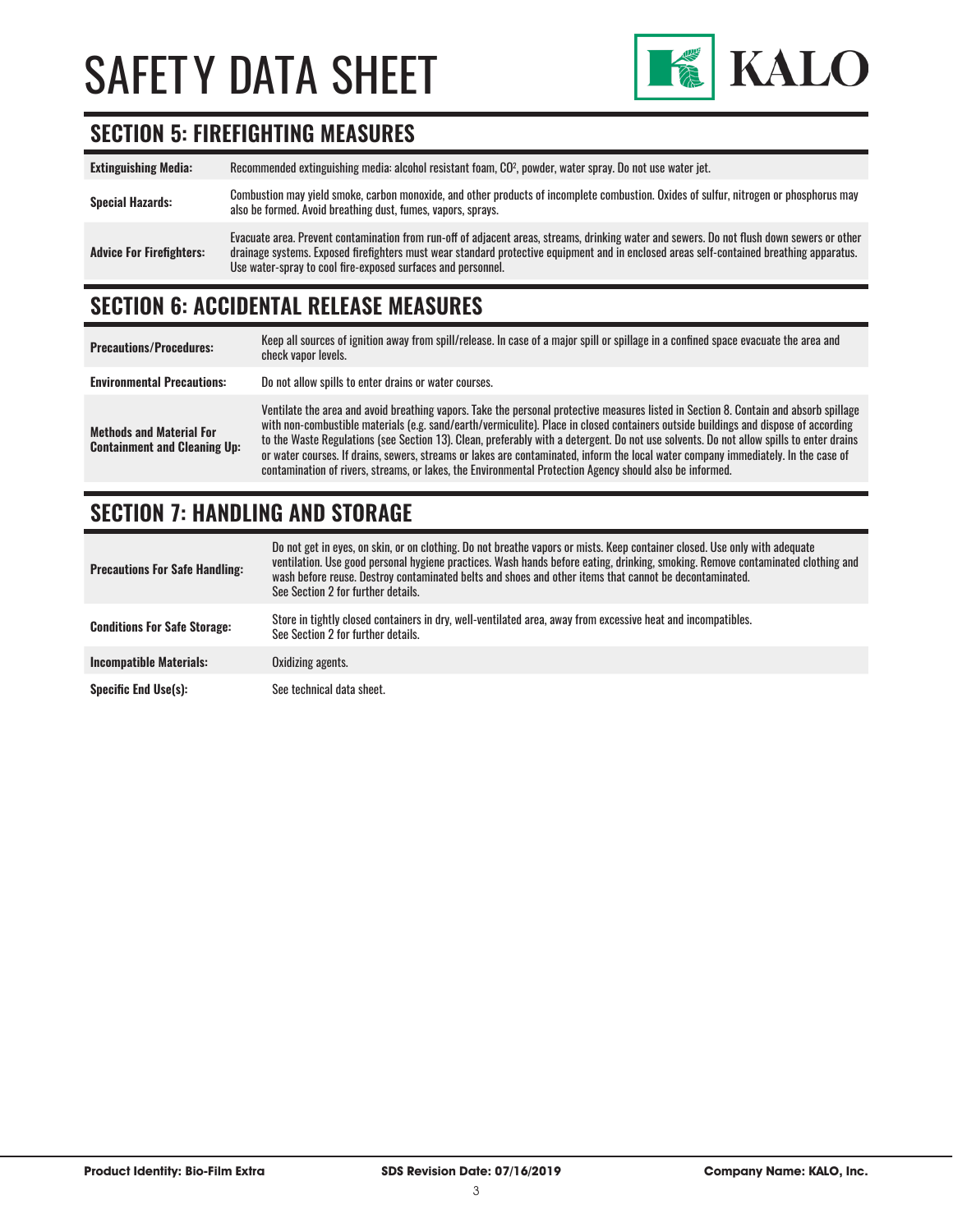

### **SECTION 8: EXPOSURE CONTROLS/PERSONAL PROTECTION**

| This product contains the following ingredients with workplace exposure limits:<br><b>Exposure Data:</b>                                                                  |                                                                                                                                                                                                                                                                                                                                        |                               |               |                                                                                 |
|---------------------------------------------------------------------------------------------------------------------------------------------------------------------------|----------------------------------------------------------------------------------------------------------------------------------------------------------------------------------------------------------------------------------------------------------------------------------------------------------------------------------------|-------------------------------|---------------|---------------------------------------------------------------------------------|
|                                                                                                                                                                           | <b>CAS No.</b>                                                                                                                                                                                                                                                                                                                         | Ingredient                    | <b>Source</b> | Value                                                                           |
|                                                                                                                                                                           |                                                                                                                                                                                                                                                                                                                                        |                               | <b>OSHA</b>   | No Established Limit                                                            |
|                                                                                                                                                                           | Proprietary                                                                                                                                                                                                                                                                                                                            | <b>Proprietary Surfactant</b> | ACGIH         | Ceiling: 25 ppm                                                                 |
|                                                                                                                                                                           |                                                                                                                                                                                                                                                                                                                                        |                               | <b>NIOSH</b>  | $C$ 25 ppm (125 mg/m <sup>3</sup> )                                             |
|                                                                                                                                                                           |                                                                                                                                                                                                                                                                                                                                        | <b>Proprietary Solvent</b>    | <b>OSHA</b>   | TWA: 5 mg/m <sup>3</sup> 8 hours                                                |
|                                                                                                                                                                           | Proprietary                                                                                                                                                                                                                                                                                                                            |                               | ACGIH         | TWA: 5 mg/m <sup>3</sup> / STEL: 10 mg/m <sup>3</sup> as oil mist, if generated |
|                                                                                                                                                                           |                                                                                                                                                                                                                                                                                                                                        |                               | <b>NIOSH</b>  | No Established Limit                                                            |
|                                                                                                                                                                           |                                                                                                                                                                                                                                                                                                                                        | <b>Proprietary Solvent</b>    | <b>OSHA</b>   | No Established Limit                                                            |
|                                                                                                                                                                           | Proprietary                                                                                                                                                                                                                                                                                                                            |                               | <b>ACGIH</b>  | No Established Limit                                                            |
|                                                                                                                                                                           |                                                                                                                                                                                                                                                                                                                                        |                               | <b>NIOSH</b>  | No Established Limit                                                            |
|                                                                                                                                                                           |                                                                                                                                                                                                                                                                                                                                        | <b>Proprietary Surfactant</b> | <b>OSHA</b>   | No Established Limit                                                            |
|                                                                                                                                                                           | Proprietary                                                                                                                                                                                                                                                                                                                            |                               | ACGIH         | No Established Limit                                                            |
|                                                                                                                                                                           |                                                                                                                                                                                                                                                                                                                                        |                               | <b>NIOSH</b>  | No Established Limit                                                            |
| This product contains no ingredients (at greater than 0.1%) that are suspected of being, or known to be, a carcinogen under OSHA, NTP or IARC.<br><b>Carcinogen Data:</b> |                                                                                                                                                                                                                                                                                                                                        |                               |               |                                                                                 |
|                                                                                                                                                                           | [EXPOSURE CONTROLS]                                                                                                                                                                                                                                                                                                                    |                               |               |                                                                                 |
| <b>Respiratory:</b>                                                                                                                                                       | If workers are exposed to concentrations above the exposure limit, they must use the appropriate certified respirators.                                                                                                                                                                                                                |                               |               |                                                                                 |
| Eyes:                                                                                                                                                                     | Wear safety eyewear (e.g. safety spectacles/goggles/visors) to protect against the splash of liquids.                                                                                                                                                                                                                                  |                               |               |                                                                                 |
| Skin:                                                                                                                                                                     | Overalls, which cover the body, arms, and legs, should be worn. Skin should not be exposed. All parts of the body should be washed after<br>contact.                                                                                                                                                                                   |                               |               |                                                                                 |
| <b>Engineering Controls:</b>                                                                                                                                              | Provide adequate ventilation. Where reasonably practicable, this should be achieved by the use of local exhaust ventilation and good general<br>extraction. If these are not sufficient to maintain concentrations of particulates, and any vapor below occupational exposure limits, suitable<br>respiratory protection must be worn. |                               |               |                                                                                 |
| <b>Other Work Practices:</b>                                                                                                                                              | See technical data sheet. See Prevention in Section 2.                                                                                                                                                                                                                                                                                 |                               |               |                                                                                 |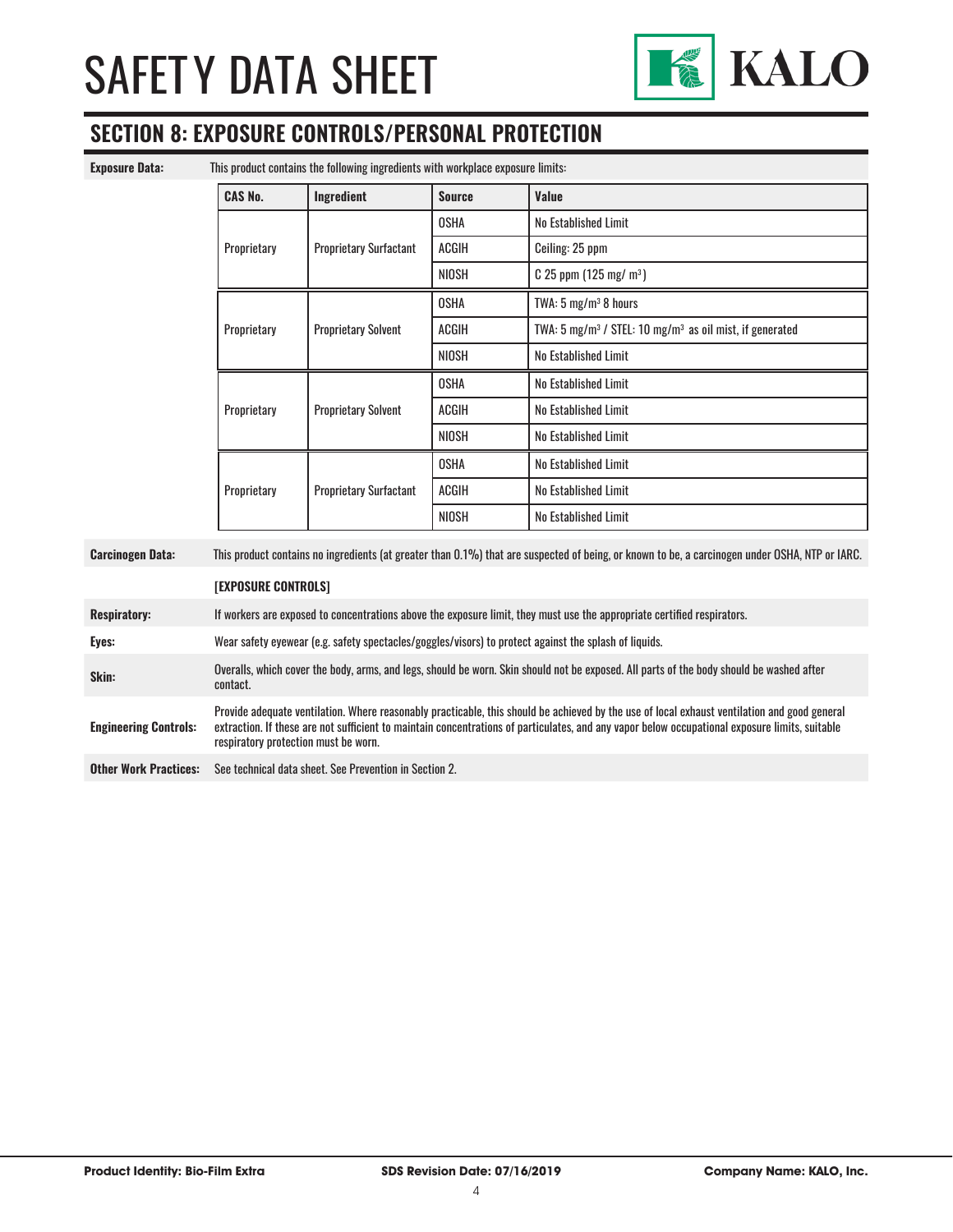

### **SECTION 9: PHYSICAL AND CHEMICAL PROPERTIES**

| Appearance:                                       | <b>Hazy Yellow Liquid</b>                            |
|---------------------------------------------------|------------------------------------------------------|
| Odor:                                             | <b>Solvent Odor</b>                                  |
| <b>Odor Threshold:</b>                            | <b>Not Measured</b>                                  |
| pH:                                               | $5 - 7$ (1% aqueous solution)                        |
| <b>Specific Gravity:</b>                          | $0.98 - 1.0 @ 20°C$                                  |
| <b>Flashpoint:</b>                                | >93ºC / >200ºF SETA Closed Cup                       |
| <b>Solubility in Water:</b>                       | <b>Dispersible</b>                                   |
| Viscosity (cSt):                                  | <b>Not Measured</b>                                  |
| $VOC\%$ :                                         | <b>Not Measured</b>                                  |
| <b>Vapor Pressure (Pa):</b>                       | <b>Not Measured</b>                                  |
| <b>Vapor Density:</b>                             | <b>Not Measured</b>                                  |
| <b>Melting/Freezing Points:</b>                   | <b>Not Measured</b>                                  |
| <b>Initial Boiling Point/Range:</b>               | No Established Limit (C) / Not Established Limit (F) |
| <b>Flammability (Solid, Gas):</b>                 | Not Applicable                                       |
| <b>Upper Flammability/Explosive Limits:</b>       | <b>Not Measured</b>                                  |
| Lower Flammability/Explosive Limits:              | <b>Not Measured</b>                                  |
| <b>Decomposition Temperature:</b>                 | <b>Not Measured</b>                                  |
| <b>Auto-Ignition Temperature:</b>                 | <b>Not Measured</b>                                  |
| Partition Co-Efficient n-octanol/water (Log Kow): | <b>Not Measured</b>                                  |
| <b>Evaporation Rate (Ether=1):</b>                | <b>Not Measured</b>                                  |
| Other:                                            | No other relevant information.                       |

### **SECTION 10: STABILITY AND REACTIVITY**

| <b>Reactivity:</b>                       | Not chemically reactive.                                                                                |
|------------------------------------------|---------------------------------------------------------------------------------------------------------|
| <b>Chemical Stability:</b>               | Stable under normal ambient and anticipated conditions of use.                                          |
| <b>Hazardous Reactions:</b>              | Hazardous reactions not anticipated.                                                                    |
| <b>Conditions To Avoid:</b>              | Extended exposure to high temperatures can cause decomposition. Avoid all possible sources of ignition. |
| <b>Incompatible Materials:</b>           | Oxidizing agents.                                                                                       |
| <b>Hazardous Decomposition Products:</b> | Not anticipated under normal conditions of use.                                                         |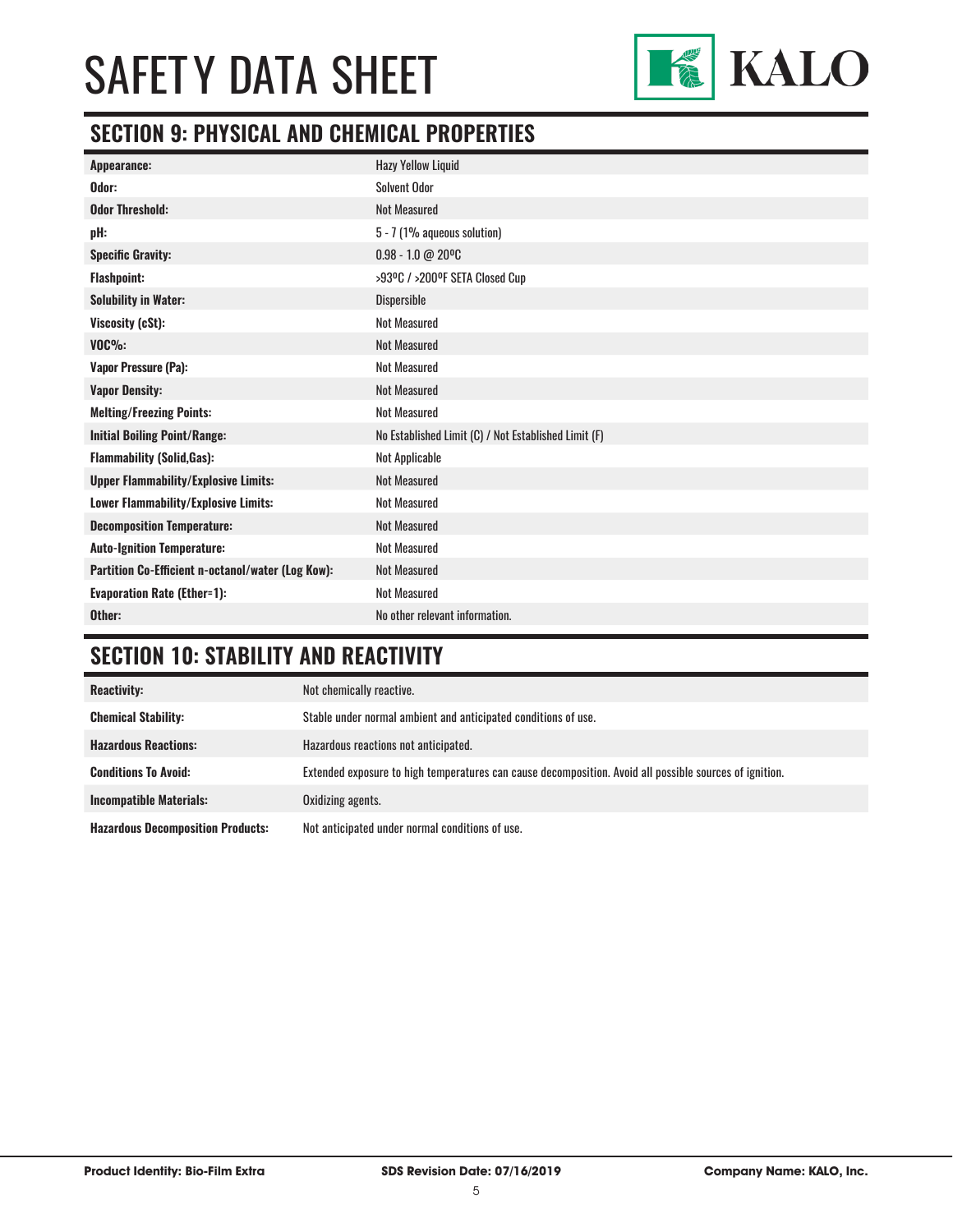

#### **SECTION 11: TOXICOLOGICAL INFORMATION**

|                                                                   | [ACUTE TOXICITY ESTIMATE]                                           |                          |
|-------------------------------------------------------------------|---------------------------------------------------------------------|--------------------------|
| <b>Ingredients:</b>                                               | Proprietary Blend of Solvents and Surfactants                       |                          |
| Oral LD50mg/kg:                                                   | >2,000.00                                                           |                          |
| Skin LD50mg/kg:                                                   | >2,000.00                                                           |                          |
| <b>Inhalation Vapor/L/4hr:</b>                                    | >20.00                                                              |                          |
| Inhalation Dust/Mist LC50mg/L/4hr:                                | >5.00                                                               |                          |
| <b>ITEM</b>                                                       | <b>HAZARD</b>                                                       | <b>CATEGORY</b>          |
| <b>Acute Toxicity (mouth):</b>                                    | May be harmful if swallowed. (Not adopted by U.S. OSHA.)            | 5                        |
| <b>Acute Toxicity (skin):</b>                                     | May be harmful in contact with skin. (Not adopted by U.S.<br>OSHA.) | $5\phantom{.0}$          |
| <b>Acute Toxicity (inhalation):</b>                               | Not Applicable                                                      | $\overline{\phantom{a}}$ |
| <b>Skin Corrosion/Irritation:</b>                                 | <b>Causes skin irritation.</b>                                      | $\overline{2}$           |
| <b>Eye Damage/Irritation:</b>                                     | <b>Causes serious eye irritation.</b>                               | $\mathbf 2$              |
| <b>Sensitization (respiratory):</b>                               | <b>Not Applicable</b>                                               | $\overline{\phantom{a}}$ |
| <b>Sensitization (skin):</b>                                      | Not Applicable                                                      | --                       |
| <b>Germ Toxicity:</b>                                             | <b>Not Applicable</b>                                               | --                       |
| <b>Carcinogenicity:</b>                                           | Not Applicable                                                      | --                       |
| <b>Reproductive Toxicity:</b>                                     | Not Applicable                                                      | --                       |
| <b>Specific Target Organ Systemic Toxicity-Single Exposure:</b>   | Not Applicable                                                      | $-$                      |
| <b>Specific Target Organ Systemic Toxicity-Repeated Exposure:</b> | <b>Not Applicable</b>                                               | --                       |
| <b>Aspiration Hazard:</b>                                         | Not Applicable                                                      | --                       |

#### **SECTION 12: ECOLOGICAL INFORMATION**

| <b>Toxicity:</b>                       | No additional information provided for this product.  |
|----------------------------------------|-------------------------------------------------------|
| <b>Persistence and Degradability:</b>  | There is no data available on the preparation itself. |
| <b>Bioaccumulative Potential:</b>      | Not measured.                                         |
| <b>Mobility In Soil:</b>               | No data available.                                    |
| <b>Results of PBT and vPvB Assess:</b> | This product contains no PBT/vPvB chemicals.          |
| <b>Other Adverse Effects:</b>          | No data available.                                    |

#### **SECTION 13: DISPOSAL CONSIDERATIONS**

| Waste Treatment Methods: | Do not allow into drains or water courses. Wastes and emotied containers should be disposed of in accordance with regulations<br>made under the Control of Pollution Act and the Environmental Protection Act. Using information provided in this data sheet<br>advice should be obtained from the Waste Regulation Authority, whether the special waste regulations apply. Dispose of contents<br>in accordance with local and national regulations. |
|--------------------------|-------------------------------------------------------------------------------------------------------------------------------------------------------------------------------------------------------------------------------------------------------------------------------------------------------------------------------------------------------------------------------------------------------------------------------------------------------|
|--------------------------|-------------------------------------------------------------------------------------------------------------------------------------------------------------------------------------------------------------------------------------------------------------------------------------------------------------------------------------------------------------------------------------------------------------------------------------------------------|